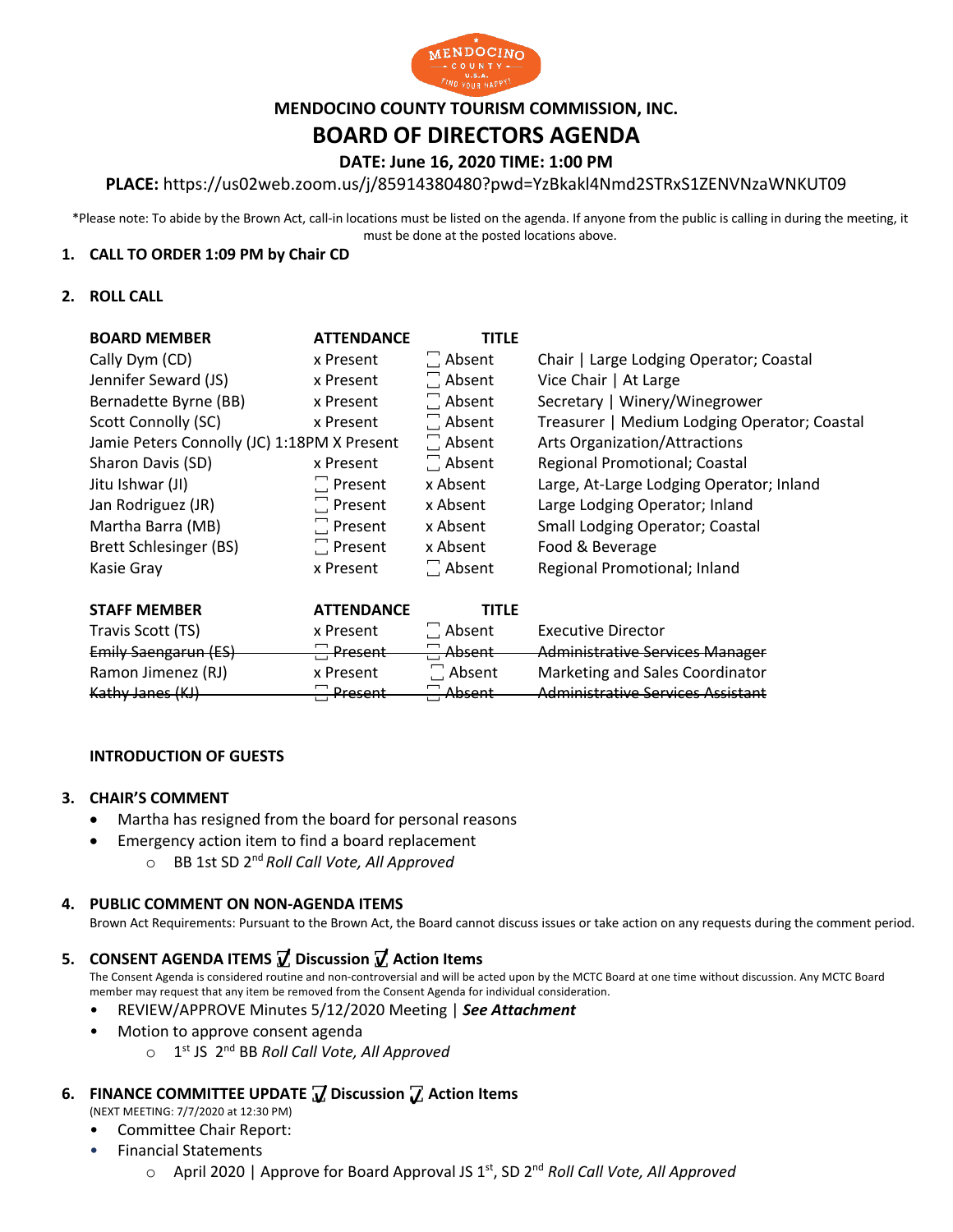- o Write off \$46,385 from ACCOUNT 1510 that has already been depreciated| **꙱ Action Item**
	- § 1st JS, 2nd SD *Roll Call Vote, All Approved*
- TS-Monthly expenses decreased to about 40k a month
- THEORYSF Contract| Approve **꙱ Action Item**
	- o Motion to NOT renew THEORYSF Contract
		- 1<sup>st</sup> JS, 2<sup>nd</sup> JP *Roll Call Vote, All Approved*
	- Agency XI (Brendan McGuigan Contract | Approve **꙱ Action Item**
		- o Motion to renew Agency XI Contract
			- 1<sup>st</sup> JS 2<sup>nd</sup> BB, *Roll Call Vote, All Approved*

7. **FESTIVAL/MARKETING COMMITTEE UPDATE ꙱ Discussion ꙱ Action Item**

(NEXT MEETING: 7/7/2020 at 10:00 AM) Committee Chair Report:

- TheorySF
- Opening Campaign
- PR Update
- Video Updates
- Social Media Stats & Google Analytics
	- BB- creative discussion regarding consumer engaging to Mendocino without events and what does a reopening campaign look like-room to roam
	- TS- TS, RJ and Brendan creating reopening campaign
	- Breathe deep $\rightarrow$ Room to Roam
	- When do we launch campaign? Wait a couple of weeks?
	- BB- Most wineries are 2 weeks out from reopening so we should make sure all businesses are open before beginning campaign
	- CD- Maxed at 75% occupancy Until July 3<sup>rd</sup> but demand for lodging is significantly higher. Can't meet demand
	- JC- Wait and take it slow
	- TS-Wait until next health order to decide opening date
	- PR update
		- 10 stories ready to release
		- 2 writers coming in July
		- 4 TBDs waiting to be placed
		- Sent June hot sheet out and receiving a lot of buzz
		- Video Updates-2<sup>nd</sup> version of "dreaming of" video will be "welcome back"
		- Create TikTok and start focus on Youtube

## **Executive Committee**

- CD- Would like Jamie to join
- Motion to appoint Jamie as the  $5<sup>th</sup>$  for executive committee
	- o SD 1st BB 2nd *Roll Call Vote, All Approved*

# **8. EXECUTIVE DIRECTOR REPORT ꙱ Discussion**

- Lodging Work Group
	- Press Release(s)
	- #SafeMendocino Suite
		- TS-Walk through of #SafeMendocino on Mendocinotourism.org and visitmendocino.com
		- Recorded radio spots that went live Saturday morning
		- Reopening press release went out last week
		- Inland radio spots with Explore Ukiah coming soon
	- Orange Bags
- VCA Update
	- NCTC Update VCA will focus marketing on the gateways
	- NCTC has \$20,000 on hand from VCA funds we did not spent